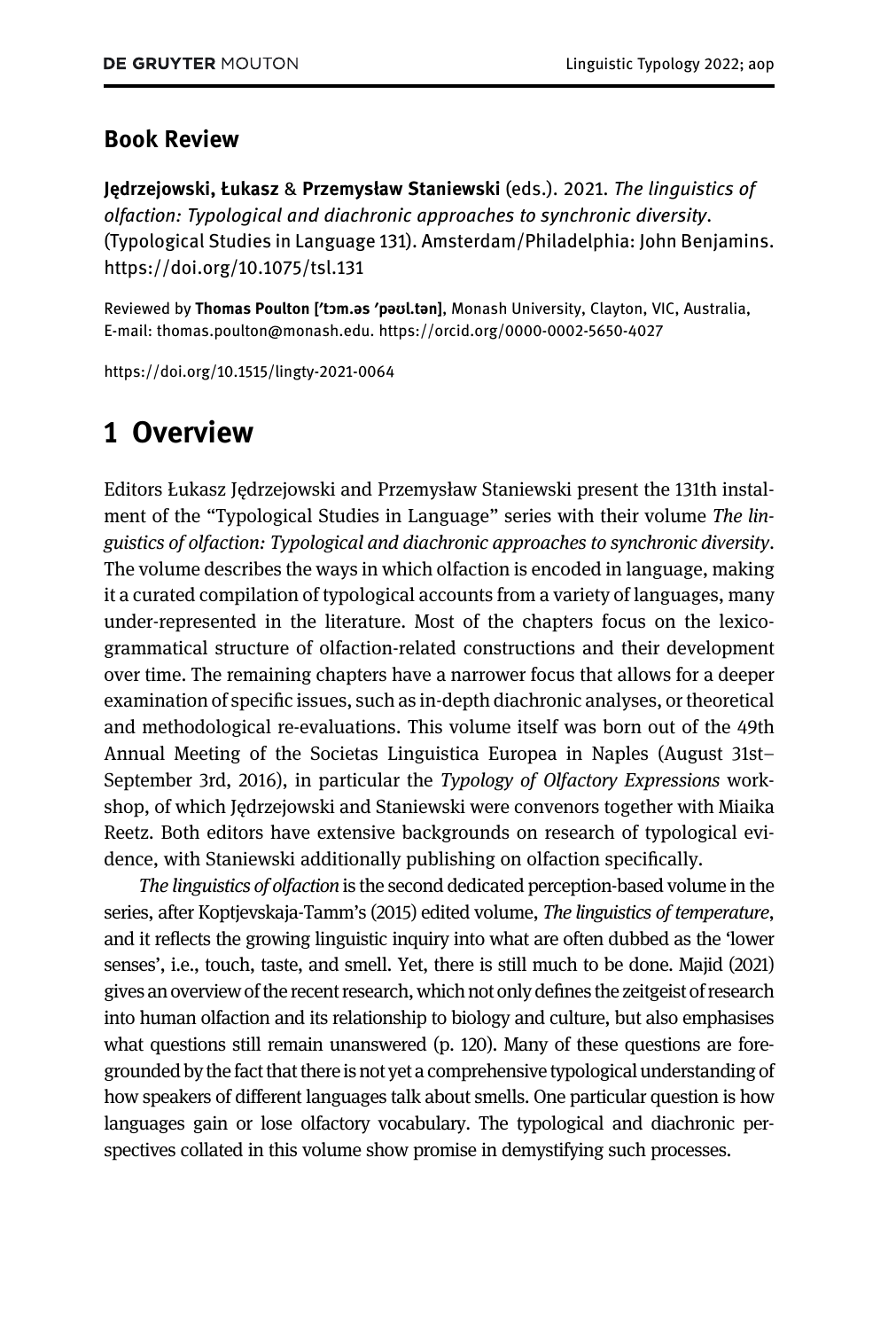The remainder of this review is structured as follows: the next section gives an overview of the volume offering summaries of each of the chapters, followed by an evaluation of the volume overall, and finally, my concluding remarks and recommendations.

## 2 Volume structure

The volume comprises 15 chapters from 20 contributors. These chapters specifically investigate 46 languages with further references to many more, as listed in the language index. This index is followed by a separate subject index which acts as extensive guide to help readers navigate the breadth of topics covered in the volume. Although there are several entries that 'double-up' (e.g., 'source-based olfactory verbs' and 'source-based smell verbs', etc.) and other entries that are effectively redundant (i.e., 'smell') as they cover large swathes of chapters if not entire ones, this does not greatly diminish its overall value. Each of the chapters follows a relatively similar structure; full backgrounds and methodological details underpin the analyses, which are well supported by examples from a variety of sources, making each contribution a cohesive standalone piece.

The first chapter of this book, "Rendering what the nose perceives" by Jędrzejowski and Staniewski, gives the reader a broad introduction to the field and nicely supports the following contributions, each of which focuses on a particular language or group of languages. In this introduction, the volume editors canvass many topics, including lexical variation, metaphor, morphology and evidentiality as these, in different ways, inform the motivations forthe volume and each of the chapters within. Here, they rationalise that the basis of the volume is to familiarise the reader with "the striking cross-linguistic peculiarities … [to] help identify the far-reaching theoretical consequences that may follow from the typological picture" (p. 2).

In Chapter 2, "Why is smell so special? A case study of a European language: Swedish", Åke Viberg gives a more thorough background of his prior pioneering work (see [Viberg 1983](#page-11-0), [2001,](#page-11-1) [2015\)](#page-11-2) on perception verb paradigms, providing a solid setup for future chapters. The bulk of the chapter demonstrates significant breadth in its discussion of the linguistic constructions and its relevance to the Swedish conceptualisation of smell as a moving entity, allowing for deeper analyses to be conducted in future works. The overarching contributions from the Swedish corpus-based study are its explication of the lexico-grammatical structure of the domain with word sketches, as well as the extended uses of the domain to make evaluations of things, achieved through source-based and environmental constructions. Viberg also examines nouns and adverbials associated with smell verbs, and the verbs and modifiers associated with smell nouns. This elegant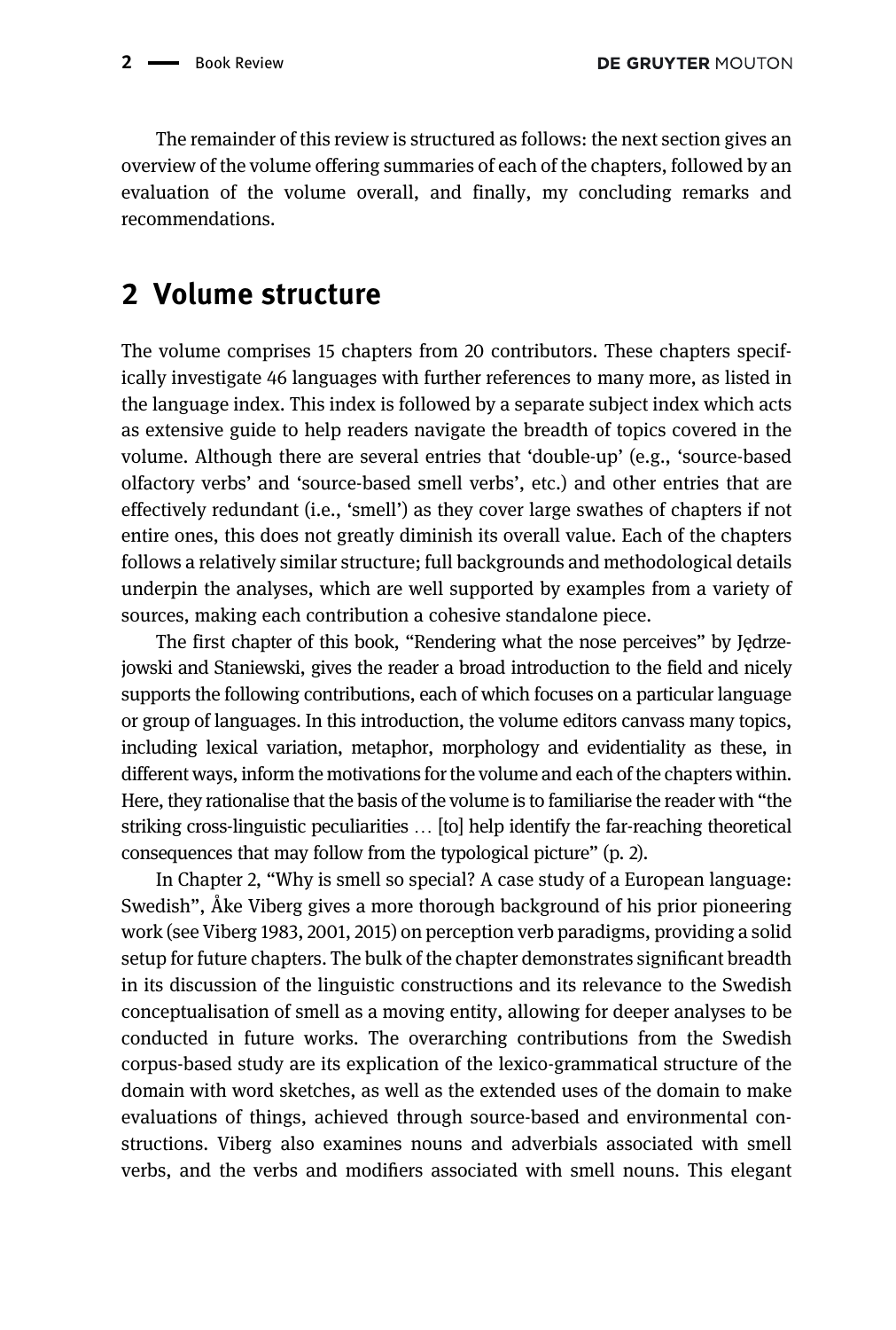approach offers a wide range of implications, most notably on which smells are culturally and communicatively relevant, as well as how smells are conceptualised more generally.

Chapter 3 is "The domain of olfaction in Basque" by Iraide Ibarretxe-Antuñano. Her work in the area until now has mostly focused on the perception verb paradigms [\(1999](#page-10-2), [2013](#page-10-3), [2019](#page-10-4)) and she expands on this here by shifting focus from verbs to include nouns. Using a corpus-based methodology, the chapter investigates both the physical and figurative uses of different constructions as licensed by the inclusion of smell nouns, something verbs alone could not do. In doing so, the author insightfully demonstrates the relationship between certain physical and figurative senses. For instance, copulative perception tends to develop figurative meanings of referring to characteristics and feelings, while active and experience-based perception tends to develop meanings related to information, cognition, and searching. Ibarretxe-Antuñano then positions the findings in the cross-linguistic context and calls for a justifiably important reevaluation of the potentially overly purported negative associations and semantic deterioration of smell-related terms that have been shown across Europe [\(Buck](#page-10-5) [1949\)](#page-10-5) and then spread beyond [\(Boisson 1997\)](#page-10-6)—the "[Basque] data provide evidence against this tendency" (p. 105).

Next, in Chapter 4, "On olfactory terminology in Georgian and other Kartvelian languages", Manana Kobaidze, Revaz Tchantouria and Karina Vamling give an overview of the verbal perception paradigms (separating active, experiencedbased and source-/phenomena-based perception) for the five perceptual modalities particularly in Georgian and related languages (particularly Megrelian). Georgian and Megrelian are shown to have many constructions available to describe sensory experiences and olfaction in particular. The constructions largely conform to cross-linguistic tendencies in that they cover the different categories of the perception paradigms, and at times share lexemes with the other modalities. The authors highlight various points of potential typological interest concerning polysemy (i.e., between modalities) and semantic change. One notable point of the latter is an example of semantic elevation from a negative term  $q'ars'$  it stinks' to a neutral term in some dialects, underscoring Ibarretxe-Antuñano's call, mentioned above, for linguists to reconsider the assumption that olfaction is driven towards the negative cross-linguistically, given this counterexample against deterioration.

In Chapter 5, "Let me count the ways it stinks: a typology of olfactory terms in Purepecha (Mexico)", Kate Bellamy looks at Purepecha, an isolate spoken in the central highlands of Michoacán, Mexico. Purepecha shows a wide lexicon for describing olfactory qualities which is mostly shared with taste, but commonly demarcated by specific pairs of spatial location suffixes exclusive to smell. This chapter also makes a vital methodological note as it compares three elicitation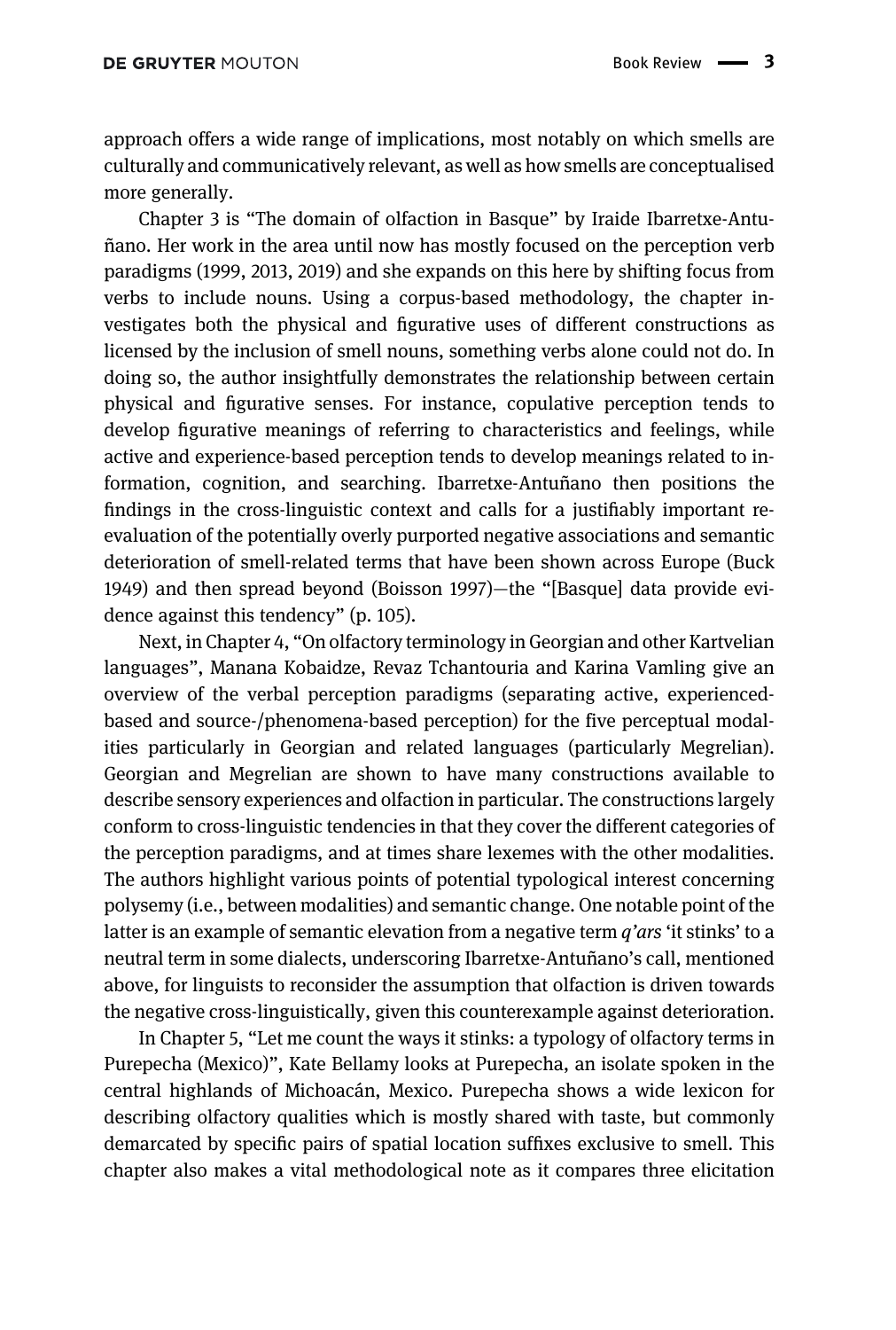methods: the Brief Smell Identification Test™ Booklet, a free-listing task, and a 'smell-jar' experiment, the last of which specifically selected a range of scents to match attested terms in Purepecha. Elicitation using the Brief Smell Identification Test™ Booklet (commonly used in cross-linguistic research) did not elicit many attested smell terms (O'[Meara and Majid 2016](#page-11-3) report similar findings in Seri). The free-listing task and the stimulus-based 'smell-jar' elicitation experiment, however, were more successful. Bellamy rightly emphasises that "olfactory terminology is more valuable when considered from a language- and culture-internal perspective" (p. 169). An additional highlight of the chapter was the historical perspective which showed that the types of smells encoded in Purepecha have remained relatively stable since the late sixteenth century.

In Chapter 6, "Olfactory, gustatory and tactile perception in Beja (North-Cushitic)", Martine Vanhove and Mohamed-Tahir Hamid Ahmed go beyond olfactory sensation to include also gustatory and tactile sensation in Beja, a language mainly spoken in Eastern Sudan. For each of these three senses, the authors provide a largely descriptive and, by their own admission, preliminary overview of the lexicon, the syntactic constructions used, and the metaphorical extensions of each sense, all supported by corpus examples and elicitations from the second coauthor. The methodological limitation of having elicited examples from a single speaker is noted, but it is a noticeable limitation, in comparison with several chapters with richer elicitation methods. Nevertheless, this chapter proves to be a solid overview of how Beja speakers describe sensory experience across these three senses. In many ways, Beja is typologically like other languages in this domain, and follows many tendencies that have been discussed through the volume and beyond. A novel contribution is that metaphors of guessing or suspicion, commonly associated with olfaction cross-linguistically, use taste instead, prompting further investigation.

A Kwa language spoken mostly in Southern Benin is the focus of Chapter 7, "How to smell without a verb "to smell" in Fon". As Renée Lambert-Brétière notes here, Fon is a language without a dedicated verb for 'to smell'. The chapter thus explores how Fon speakers express olfactory perception to compensate for such a lexical gap, as well as looking at nominal constructions and selected metaphorical extensions. Although the Fon language seemingly does not elaborate the domain of olfaction to the degree of other senses, the typological implications of this chapter will be of interest to many; for instance, Fon's use of ideophones, serial verb constructions, the types of genitive constructions available (and contexts in which they appear), and the metaphorical extensions from olfaction to the domains of love, hate, and shame.

In Chapter 8, "How to talk about smell in Japanese", Anthony E. Backhouse details the Japanese olfactory lexicon, looking across multiple word classes and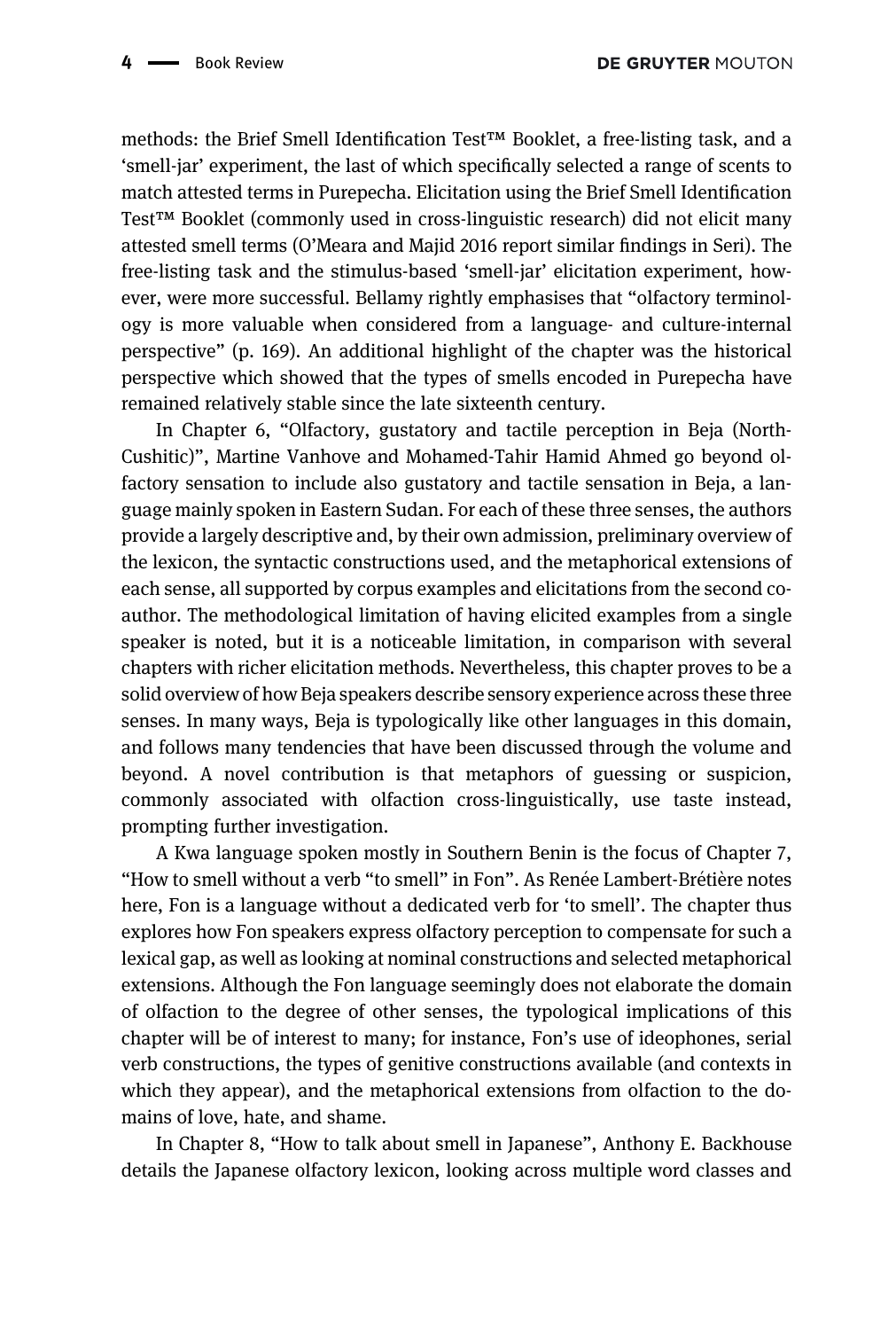registers, with the support of corpus examples. There is a limited range of lexical elaboration across Japanese verbs, nouns, and adjectives, but Backhouse provides depth by detailing collocational distributions and morphological patterning of these terms. The chapter also discusses three 'mimetics'/ideophones and their variants employed to describe olfactory (and intro-mouth) perception, adding to the volume's growing list of languages with olfactory ideophones. Finally, there is a discussion on stylistically restricted smell terms, such as kaguwashii, a poetic term meaning 'pleasant smell'. A common theme found in Japanese, much like many other languages, is that olfaction is largely described in terms of its hedonic valence, intensity, and pervasiveness.

Amy Pei-jung Lee continues in Chapter 9, "An overview of olfactory expressions in Formosan languages", expanding her prior work ([Lee 2010](#page-10-7), [2015\)](#page-10-8) to look at all Formosan languages spoken in Taiwan. After detailing the use of generic abstract smell terms, she then discusses the specific abstract terms, in which some languages, such as Amis and Puyuma, are comparatively highly elaborated. Many shared meanings between these languages are common to other languages with elaborated olfactory lexicons, i.e., 'armpit smell', 'to smell of rotten meat', 'to smell of raw fish/seafood', 'to have a smell of urine' (see, for example, [Boisson 1997](#page-10-6)), while other terms appear to be less typologically common, i.e., 'to smell of burned rice', and importantly may reflect culturally prominent odourants. The Formosan languages also have a few source-oriented strategies to describe specific smells, such as deriving a verb from a noun using a reduplication schema, or periphrastically, with verbs such as 'to be like' or 'to exist'. Interestingly, the role of taboo, politeness and visibility of the odourant play a role in determining which strategy is used, although the polarity of these factors differs between languages.

Chapter 10, "Olfactory words in northern Vanuatu. Langue vs. parole", by Alexandre François, covers the domain of olfaction in a number of Oceanic languages spoken in northern Vanuatu. By mostly using corpora, the chapter demonstrates that most languages in this region do not show a notable lexical elaboration compared to other senses. François, however, notes one exception: Mota. This language not only has more generic olfactory lexemes, but also a sizeable set of qualitative descriptors for both pleasant and unpleasant smells (see p. 291). François proposes that Mota's seemingly exceptional nature "is not so much due to a contrast between languages, but rather to the difference between data collection approaches" (p. 282): unlike other languages investigated in this chapter, The Mota dictionary ([Codrington and Palmer 1896](#page-10-9)) was compiled based on speaker knowledge, but data from François' corpora of other languages is a compilation of speaker use. So, Mota's unusual behaviour may be better explained by categorising data collection methods by considering the Saussurean distinction of langue (the available linguistic resources) vs. parole (the language use). Mota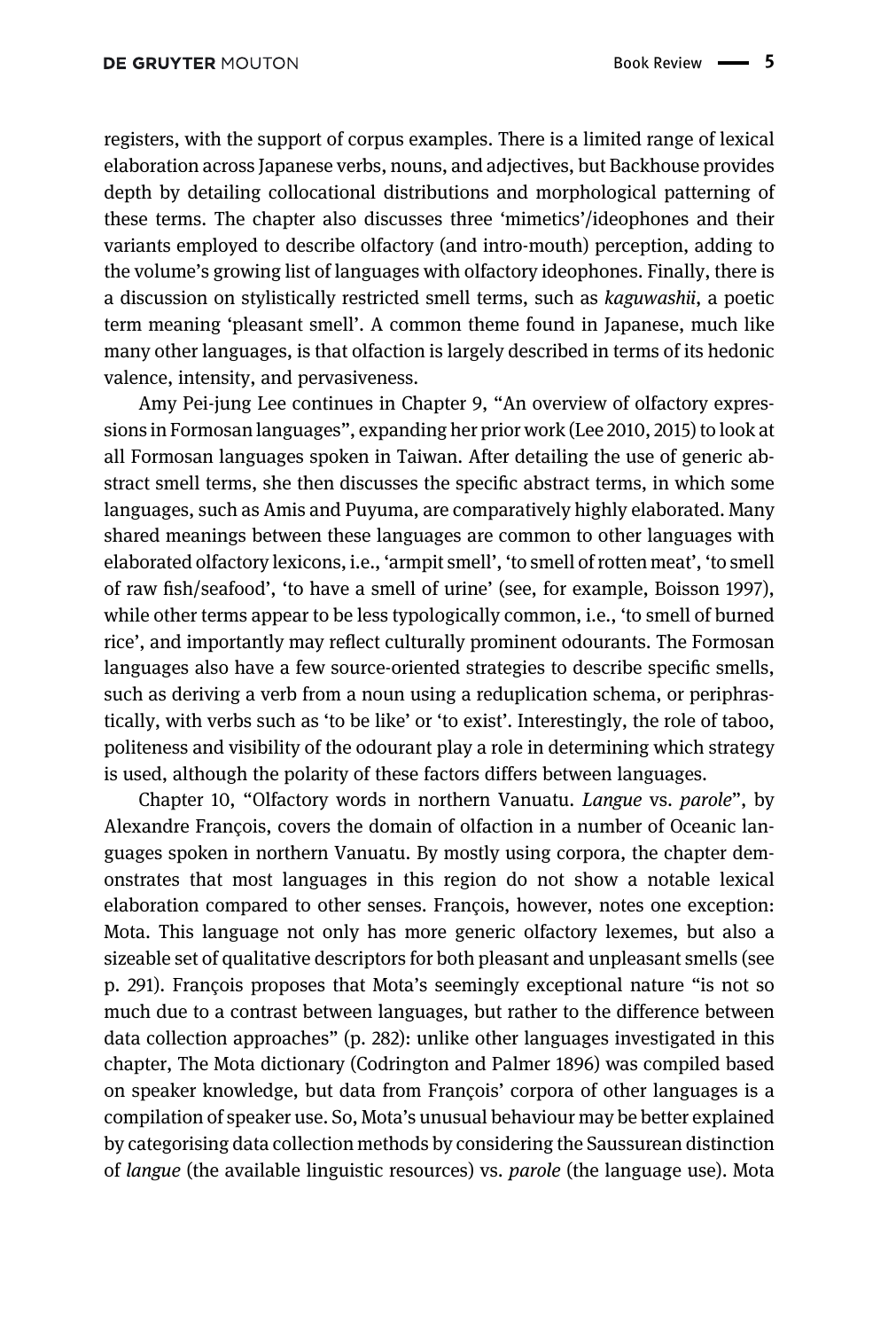has a documented and elaborated lexicon for smells, but this cannot be directly compared to the non-use of unattested but potentially existing olfactory lexicons in neighbouring languages.

In Chapter 11, "Alternation smell in Modern Hebrew", Bar Avineri gives a thorough investigation into Modern Hebrew. The primary focus of the chapter is on the verb le-hariax 'to smell', and its alternations of voice (active vs. middle) and complement clause type (finite clause vs. non-finite small-clause) and the semantic properties that these entail (e.g., factivity, belief information, (in)direct perception, (non-)literalness). These alternations are not exclusive to olfaction and are compared to the verbs of other modalities. The findings discussed in this chapter lead Avineri to propose a compositional semantic account to show how this reflects the hierarchy of lexicalisation developed by [Viberg \(1983\)](#page-11-0). Further, the chapter introduces a diachronic dimension, exemplifying some of the changes from Biblical Hebrew to Modern Hebrew; it postulates the potential influences from various contact languages, and concludes by calling for further research on the topic.

Next, in Chapter 12, "Syntactic patterns for Romanian olfactive verbs", Virginia Hill discusses Romanian olfactory verbs and their two main meanings: the act of physical perception for direct evidence and cognitive/inferential processes for indirect evidence that is reported or inferred (as with other Romanian verbs of perception). In raising the question as to whether these meanings constitute one or two lexical entries, Hill falls on the side of a single entry with the meanings able to be differentiated through the syntactic configuration in mono- and bi-clausal structures, with added reference to the role of evidentiality. Finally, Hill notes the typological significance of the subject-to-object raising property of perception verbs in the Balkan area, a feature not shared by other Romance languages, or non-Balkan Slavic languages.

Chapter 13, "Smelling over time: The lexicon of olfaction from Latin to Italian", by Francesca Strik Lievers is the chapter with the most diachronic focus in the volume. Here, Strik Lievers compares the odour vocabularies (i.e., nouns, verbs, and adjectives) across Latin, Old Italian and Contemporary Italian. This study is motivated by the anthropological perspective of modern Western culture being 'deodorised' (see [Majid 2021:](#page-10-1) 118 for discussion). Therefore, on this premise, the linguistic resources should reflect the cultural changes that occurred from Latin to the Italian of today, as it has been reported between German of the Middle Ages to Contemporary German (see [Kutzelnigg 1984](#page-10-10)). Strik Lievers finds that while the size of the lexicon between these three varieties does not change significantly (cf. Chapter 5 on Purepecha), there are several internal changes regarding causation, hedonic valence, etc. in Italian, aligning with the 'deodorisation' of Europe throughout time.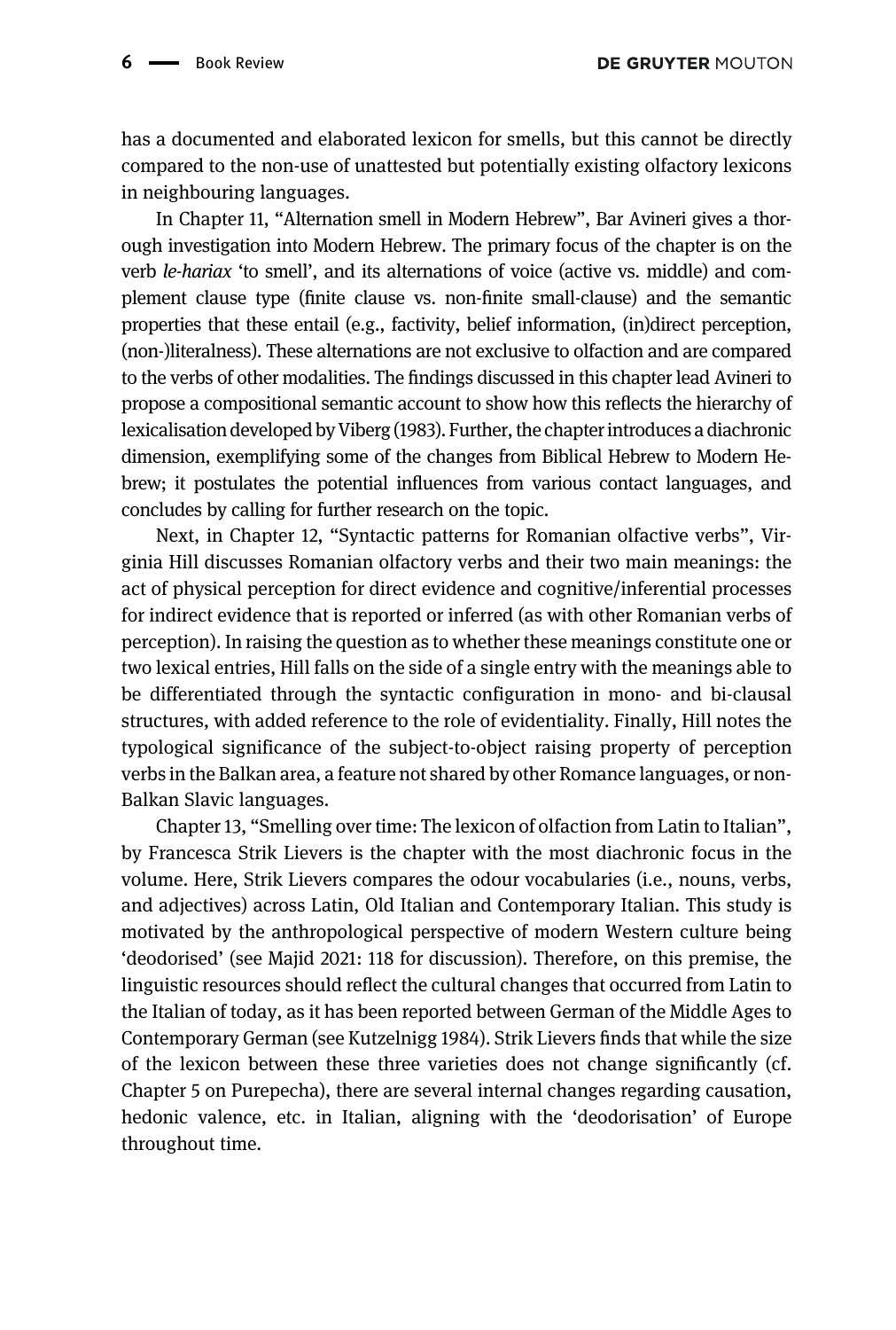In Chapter 14, "To what extent can source-based olfactory verbs be classified as copulas? The case of German and Polish", Staniewski and Adam Gołębiowski critically investigate whether German and Polish olfactory copulas are indeed copulative, as prior studies have perhaps too generously regarded them and their cross-linguistic equivalents (including accounts within this volume). The verbs under investigation here are German *duften* 'to be fragrant', *riechen* 'to smell' and stinken 'to stink', and Polish pachnieć 'to smell (nice)' and śmierdzieć 'to stink'. On the basis that copulative constructions are definitionally verbs that link subject and predicative, and crucially, do so without adding further semantic content, in most instances, the latter criterion precludes the investigated verbs from being classified as truly copulative. The authors do, however, note that the evidential readings can fall within the scope of a copular construction. This chapter significantly contributes to the theoretical understanding of the verbal paradigms of sensory perception, which commonly feature copulas, but the added nuances from this chapter call for the need to critically evaluate what makes a verb copulative.

In the final instalment, Chapter 15, "Typology of metaphors with the olfactory target domain in the Polish perfumery discourse", Magdalena Zawisławska and Marta Falkowska offer a typology of metaphors used in Polish perfumery discourse by integrating approaches from Cognitive Metaphor Theory and Fillmorean Frame Semantics. The authors show that perfumery discourse in Polish is rich in atypical metaphor types: mixed metaphors (those with multiple source frames), entangled metaphors (those with multiple source frames with conflicting syntactic dependencies at the semantic level), and narrative metaphors (those where a single, elaborated metaphor extends over the text). A significant focus of the chapter investigates synaesthetic metaphors, i.e., metaphors between perceptual modalities. And while the theoretical grounding of synaesthetic metaphors is potentially outdated, or at least not discussed entirely critically in the current chapter (see [Winter 2019](#page-11-4) on the so-called synaesthetic metaphors being neither synaesthetic nor metaphorical), the authors nevertheless offer a comprehensive picture of the nature of Polish perfumery discourse and rightly emphasise the need for further nuance in the field.

### 3 Further evaluation and additional contributions

This volume delivers on its aims, using typological and diachronic perspectives to account for the diversity in how smells are encoded into language and how people draw on those linguistic resources. This section further evaluates the volume overall, its content and cohesiveness, before commenting on the chapters as separate works, their writing-style and focus. Finally, this section highlights three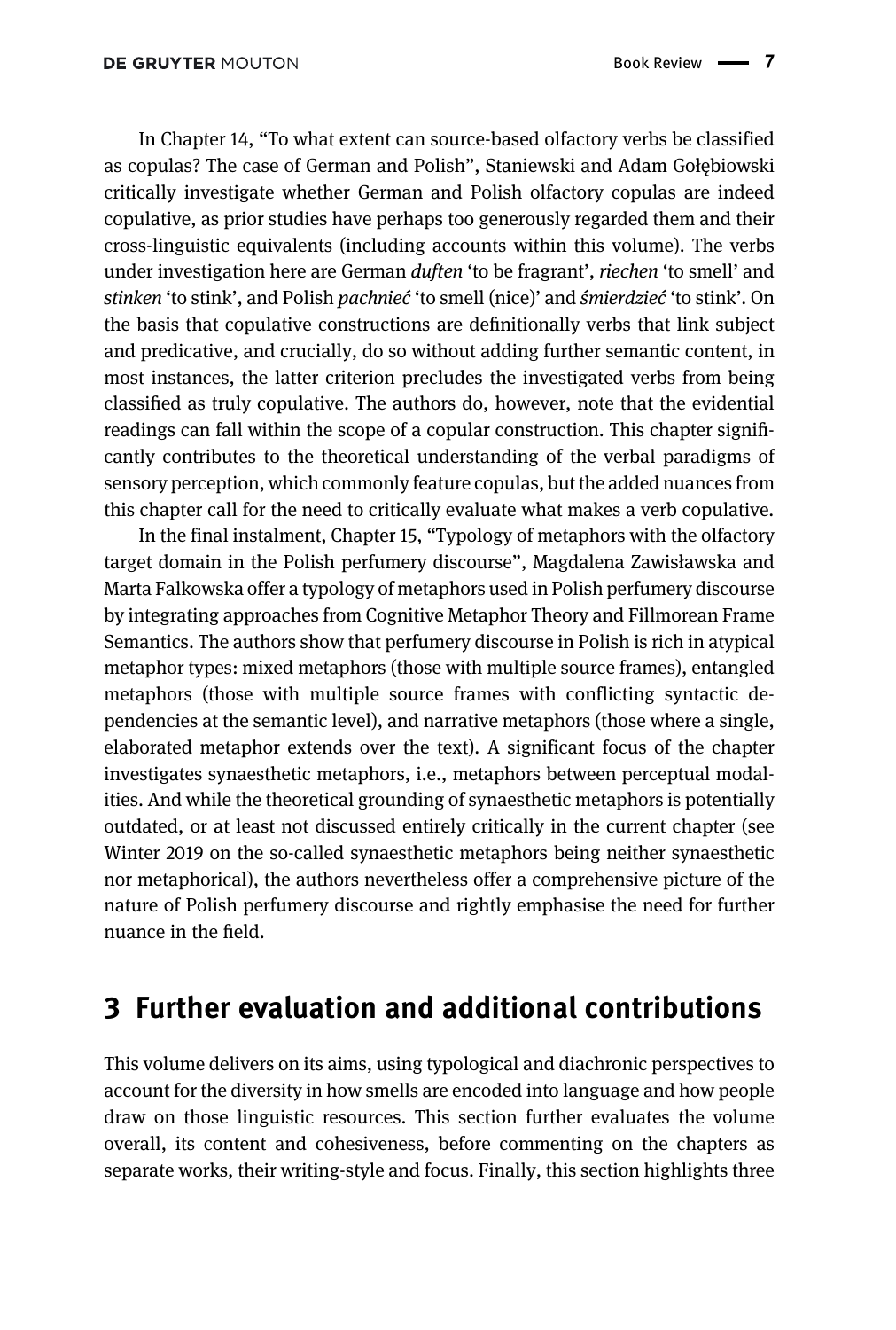important theoretical and methodological discussions in the field that this volume informatively contributes to; these are not necessarily the primary focus of the volume but are nevertheless common themes throughout the chapters.

Across the volume, many of the chapters have a similar approach, looking at verbal paradigms (and, at times, other classes) within their respective languages. Each chapter additionally branches off from the core approach, focusing on various features of typological interest, such as figurative extensions. This combination of a core focus common to most chapters and then additional points of interest offers depth and breadth to the volume. The core elements provide a substantial contribution and make for a thorough collection of comparable data, a boon to the editors' goals for the volume. The remaining chapters tackle more independent questions, which allows for further testing of methodological and theoretical issues in the field. Historical aspects of the olfactory journey provide a common theme throughout the volume. However, while some chapters offer thorough diachronic accounts of theoretical and methodological significance (of note, Chapter 13 by Strik Lievers and Chapter 2 by Ibarretxe-Antuñano), in others the information is comparatively tangential, only acknowledged towards the end of each chapter. This imbalance is unfortunate, given the importance of the diachronic dimension (acknowledged in the title of the volume).

Individually, each chapter is well-written, with only a handful of typographical errors or inconsistencies, certainly nothing that would impede understanding. All authors provide generous detail, often referring readers to additional works that are relevant but beyond the scope of the given chapter. While the writing styles of some authors at times can lean towards dense, overall, the chapters are written with clarity, allowing accessibility to non-expert readers of the field. Occasionally authors use multiple terms for similar features, and these are not always used consistently cross the chapters (e.g., phenomena-based, and source-based perception verbs, among others); however, each chapter is internally consistent, and their choices are explained and supported.

While many of the chapters demonstrate extensive fieldwork, especially for the languages presented that are mostly under-studied, all the chapters show how a range of methodologies/data sources can be used. The majority of them drew from dictionaries and corpora providing naturalistic examples of how olfaction is spoken about, even when speaking of olfaction is often rare cross-linguistically ([San Roque et al. 2015\)](#page-11-5). The drawback to this is that quite often the rarer phenomena are unable to be fully explicated due to their low frequency. Even still, most of the corpus-based chapters have a lot to offer typologists, historical linguists, anthropologists alike—indeed, anyone with an interest in the linguistic expression of olfaction. Other data sources include elicitation methods, which can address these rarer phenomena closer. As noted in the previous section, the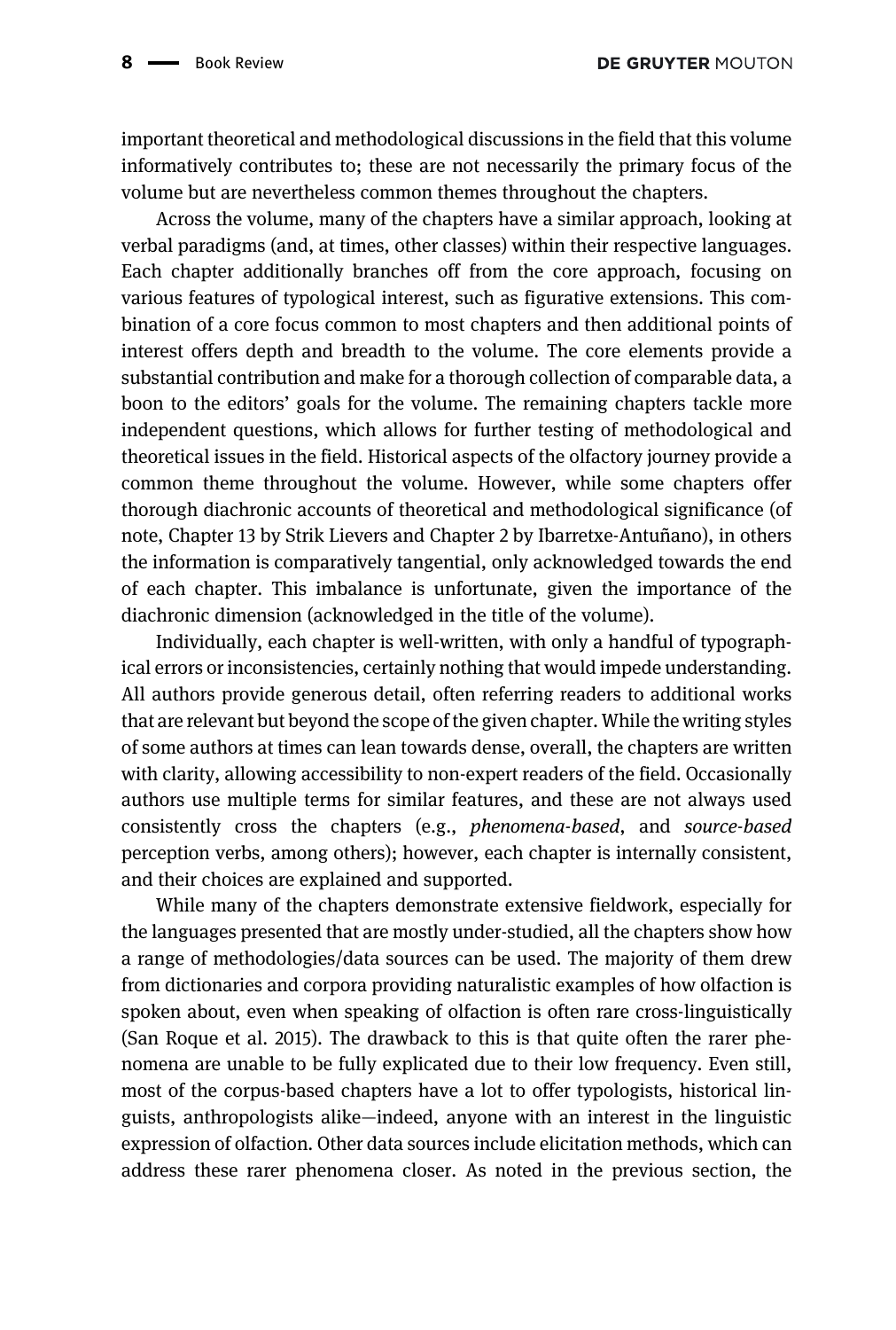samples of elicitation data vary dramatically between chapters, and it is difficult to ascertain how much this affects the conclusions made. For the chapters with richer available data sources, the findings are well-supported.

The chapters by Bellamy, François and Strik Lievers further raise an important methodological issue in the olfactory studies; namely, the importance of separating the linguistic resources available to speakers and the frequency of their use. This has been a challenge faced by many of the publications that report on olfactory lexicons, particularly the descriptive or qualitative lexicons in languages. The tradition set by the [Berlin and Kay](#page-10-11)'s (1969) World Color Survey emphasises the importance of consistent stimuli for elicitation, and this importance is demonstrated in cross-linguistic studies [\(Majid et al. 2018\)](#page-10-12). However, these cross-cultural stimuli sets have been shown to be of varying success in eliciting known olfactory terms (see O'[Meara and Majid 2016](#page-11-3)). Bellamy explicitly compares different types of elicitation methodologies, as mentioned in the summary above, and shows the importance of free-listing methods as well as targeted stimuli. This chapter should prove important in guiding the methodologies and approaches of future studies. The chapters by François and Strik Lievers also address the related issue that one cannot conflate a lack of use of a potentially unreported olfactory lexicon with a lack of the lexicon itself. Together these chapters effectively call for future studies to acknowledge the cross-tabulation of two main factors: whether speakers often describe smells and whether a language has an olfactory lexicon.

A second key theme concerns the relationship between olfaction and hedonic valence. While there is no disputing the relevance of these two domains, Ibarretxe-Antuñano challenges the prevalent assumption that the domain of olfaction has cross-linguistic negative connotations. Examples of pejoration are common through this volume, although they are at times treated "with caution required" (p. 397), as Strik Lievers puts it. Ibarretxe-Antuñano cites Basque as a counterexample; not only does it lack the negative associations commonly accompanying olfactory language, but it also provides an example of the semantic amelioration of a previously negative olfactory term (discussed on p. 102; an additional potential counterexample is provided by Avineri in Chapter 11: p. 331). The chapter describes two issues with the purported negative universal connotation of olfaction (pp. 105– 106): (1) "this type of analysis ignores the linguistic context as well as the pragmatic affordances in which the smell word is used" (p. 105), e.g., compare the value of smell in I smell trouble and I smell triumph; and (2) even though most cultures conceptualise olfactory phenomena in terms of their hedonic valence, the qualities that are associated with each pole are not cross-culturally consistent. Both points question the objectivity with which olfactory terms are presented in the existing literature and call for careful reconsideration of connotation, as hedonic valence is so pervasive in the field of olfaction. This pervasiveness is further demonstrated by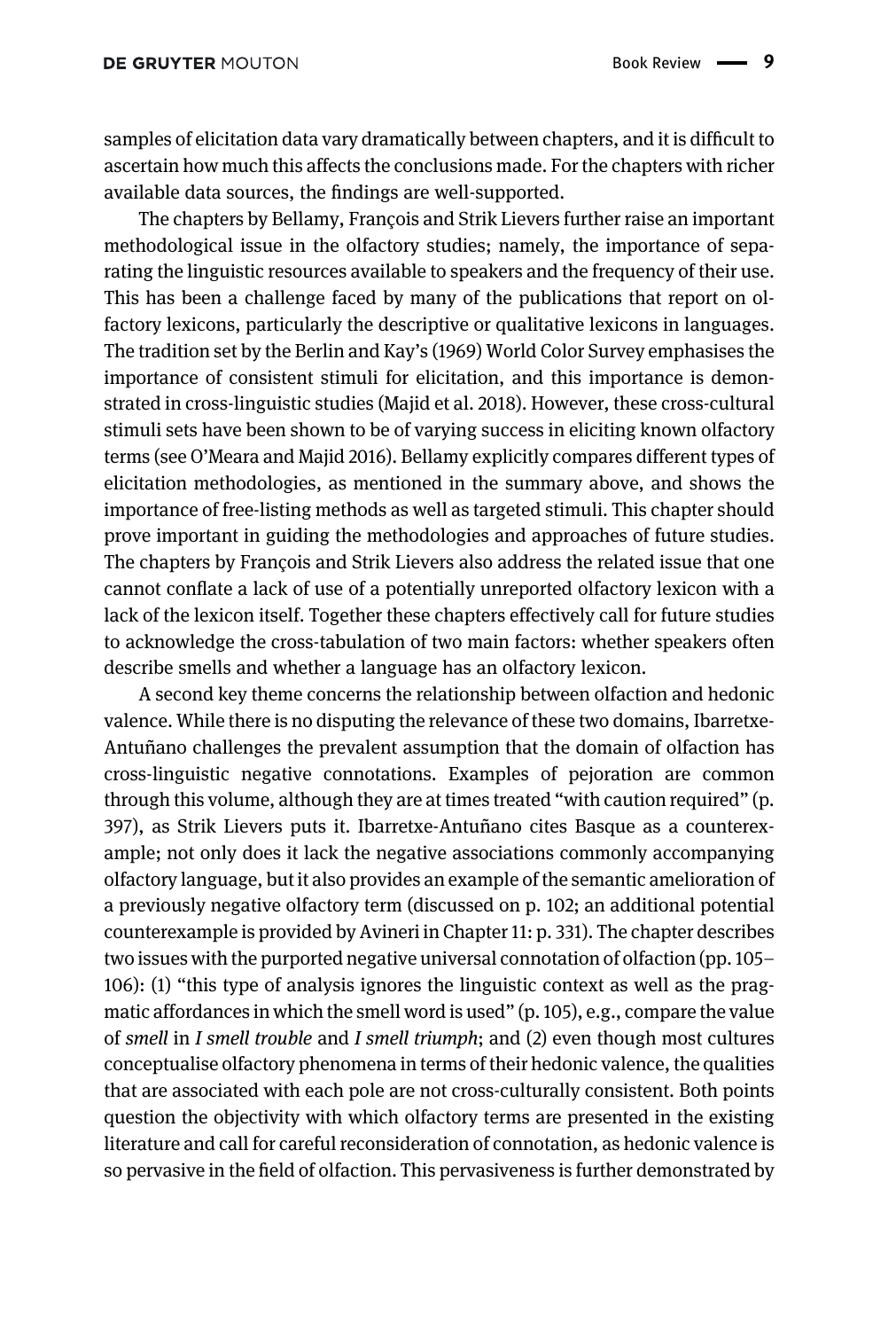DE GRUYTER MOUTON

frequency of discussion on hedonic valence throughout the volume, appearing practically in every chapter to varying degrees.

A third common theme, which I believe to be extremely relevant to the future of olfactory linguistics, is that of olfactory ideophones (sometimes referred to in this volume as 'mimetics' or sometimes more specifically as 'ophresaesthemes', also as another example of mixed terminology) as highlighted in the introduction (p. 5). [Dingemanse \(2019\)](#page-10-13) defines the class of ideophones on the basis of five criteria: open lexical class, structurally marked, conventionalised, depictive, and sensory. This multidimensional definition alone highlights the importance of ideophones to any study on the linguistics representation of sensory perception, and as mentioned in the introduction, several languages have their olfactory lexicon fall under the class of ideophones. The contributions made in this volume add to this body of work. Chapters 2, 7, and 8 (Basque, Fon, and Japanese, respectively) each discuss the olfactory ideophonic inventories in these languages. As the list of languages with olfactory ideophones grows with this instalment, the field rightly moves toward being able to give a thorough, comprehensive cross-linguistic account of these lexicons, something that is essential to completing the 'unified typology' identified by the editors.

# 4 Final comments

Overall, editors Jędrzejowski and Staniewski, and the individual authors of the chapters, have demonstrated their awareness that the field of olfactory linguistics, despite many milestone works, is still very much in its infancy—there is yet a lot of work to be done on a domain that remains quite elusive. Jędrzejowski and Staniewski are also mindful of what needs to be done in the field to synthesise these findings. They importantly call for "a unified typological and diachronic account of odor terms" (p. 26) and, to that extent, this volume as a collation of resources will prove invaluable towards achieving this goal. In all, the volume clearly lays out the olfactory repertoires of the many languages investigated across the chapters in an accessible and comparable way. For those not immediately interested in the general typological significance of these chapters and interested in more of the specific subfield discussions (e.g., cultural discussions, language change, etc.), then these are still available, well-signposted (with or without a mostly useful index) and explained. In conclusion, I commend the editors and the authors on their valuable contributions to this volume and the field.

The linguistics of olfaction will be of interest to a wide audience both within linguistics and beyond. Naturally, (lexico-grammatical) typologists have the most to gain from this book, but there is also ample content relevant for linguists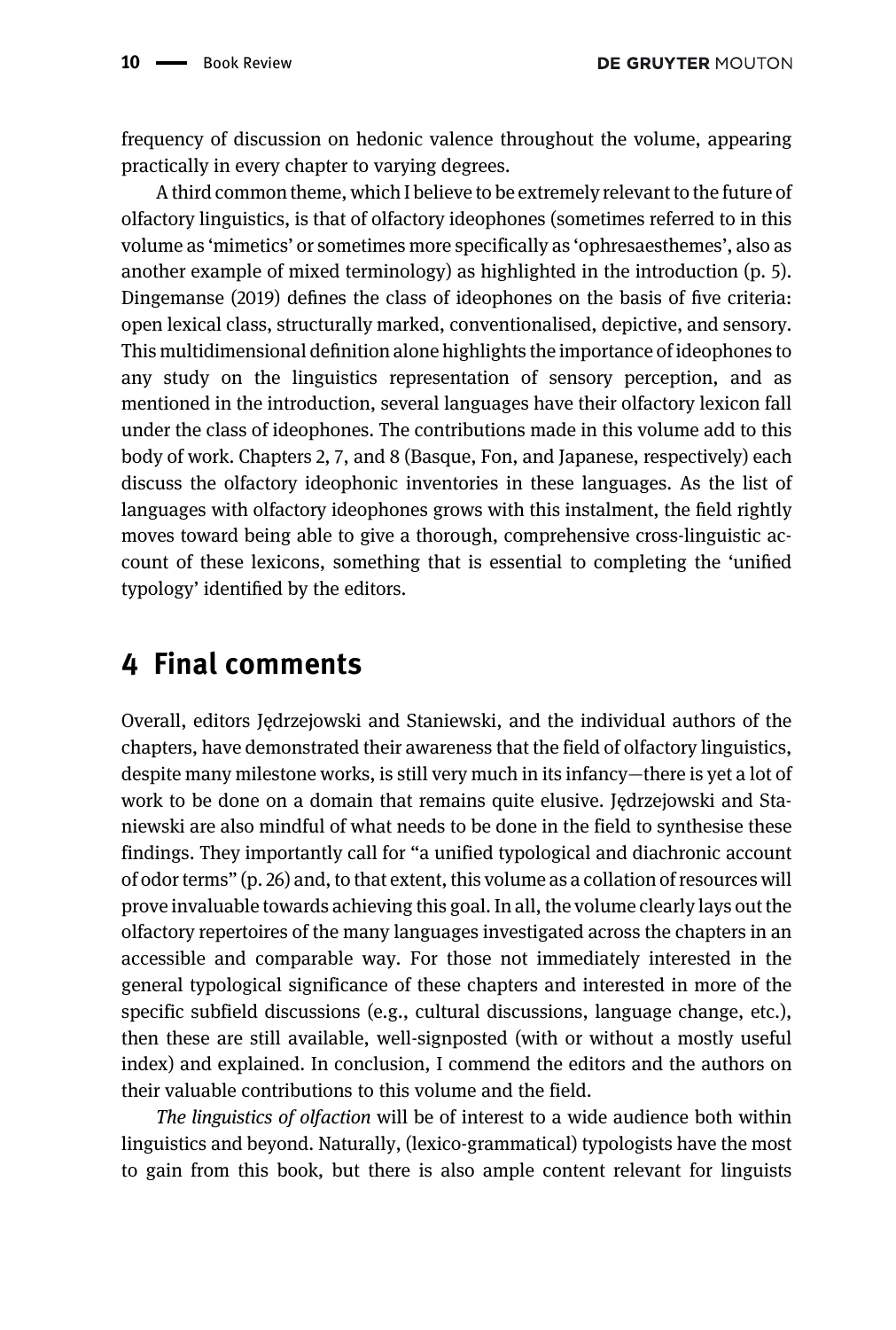interested in metaphor, ideophones, cognitive linguistics, evidentiality, lexicology, and language change. I also recommend this volume to any anthropologists, historians and cognitive scientists who have an interest in human olfaction and would like to know how smells are encoded across languages, and how this may change (or not change) over time.

# References

- <span id="page-10-11"></span>Berlin, Brent & Paul Kay. 1969. Basic color terms: Their universality and evolution. Berkeley: University of California Press.
- <span id="page-10-6"></span>Boisson, Claude P. 1997. La dénomination des odeurs: Variations et régularités linguistiques. Intellectica 24(1). 29–49.
- <span id="page-10-5"></span>Buck, Carl Darling. 1949. A dictionary of selected synonyms in the principal Indo-European languages: A contribution to the history of ideas. Chicago: University of Chicago Press.
- <span id="page-10-9"></span>Codrington, Robert H. & John Palmer. 1896. A dictionary of the language of Mota, Sugarloaf Island, Banks Islands. London: Society for Promoting Christian Knowledge.
- <span id="page-10-13"></span>Dingemanse, Mark. 2019. 'Ideophone' as a comparative concept. In Kimi Akita & Prashant Pardeshi (eds.), Iconicity in language and literature, vol. 16, 13–33. Amsterdam: John Benjamins.
- <span id="page-10-2"></span>Ibarretxe-Antuñano, Iraide. 1999. Metaphorical mappings in the sense of smell. In Raymond W. Gibbs & Gerard J. Steen (eds.), Current issues in linguistic theory, vol. 175, 29. Amsterdam/Philadelphia: John Benjamins.
- <span id="page-10-3"></span>Ibarretxe-Antuñano, Iraide. 2013. The power of the senses and the role of culture in metaphor and language. In Rosario Caballero & Javier E. Díaz Vera (eds.), Sensuous cognition. Berlin: Mouton de Gruyter.
- <span id="page-10-4"></span>Ibarretxe-Antuñano, Iraide. 2019. Perception metaphors in cognitive linguistics: Scope, motivation, and lexicalisation. In Laura J. Speed, Carolyn O'Meara, Lila San Roque & Asifa Majid (eds.), Converging evidence in language and communication research, vol. 19, 43–64. Amsterdam/Philadelphia: John Benjamins.
- <span id="page-10-0"></span>Koptjevskaja-Tamm, Maria (ed.). 2015. The linguistics of temperature, vol. 107. Amsterdam/ Philadelphia: John Benjamins.<https://doi.org/10.1075/tsl.107>.
- <span id="page-10-10"></span>Kutzelnigg, Artur. 1984. Die Verarmung des Geruchswortschatzes seit dem Mittelalter. Muttersprache 94(1). 328–345.
- <span id="page-10-7"></span>Lee, Amy Pei-Jung. 2010. Reduplication and odor in four Formosan languages. Language and Linguistics 11(1). 99–126.
- <span id="page-10-8"></span>Lee, Amy Pei-Jung. 2015. Lexical categories and conceptualization of olfaction in Amis. Language and Cognition 7(3). 321–350.
- <span id="page-10-1"></span>Majid, Asifa. 2021. Human olfaction at the intersection of language, culture, and biology. Trends in Cognitive Sciences 25(2). 111–123.
- <span id="page-10-12"></span>Majid, Asifa, Seán G. Roberts, Ludy Cilissen, Karen Emmorey, Brenda Nicodemus, Lucinda O'Grady, Bencie Woll, Barbara LeLan, Hilário de Sousa, Brian L. Cansler, Shakila Shayan, Connie de Vos, Gunter Senft, N.J. Enfield, Rogayah A. Razak, Sebastian Fedden, Sylvia Tufvesson, Mark Dingemanse, Ozge Ozturk, Penelope Brown, Clair Hill, Olivier Le Guen, Vincent Hirtzel, Rik van Gijn, Mark A. Sicoli & Stephen Levinson.